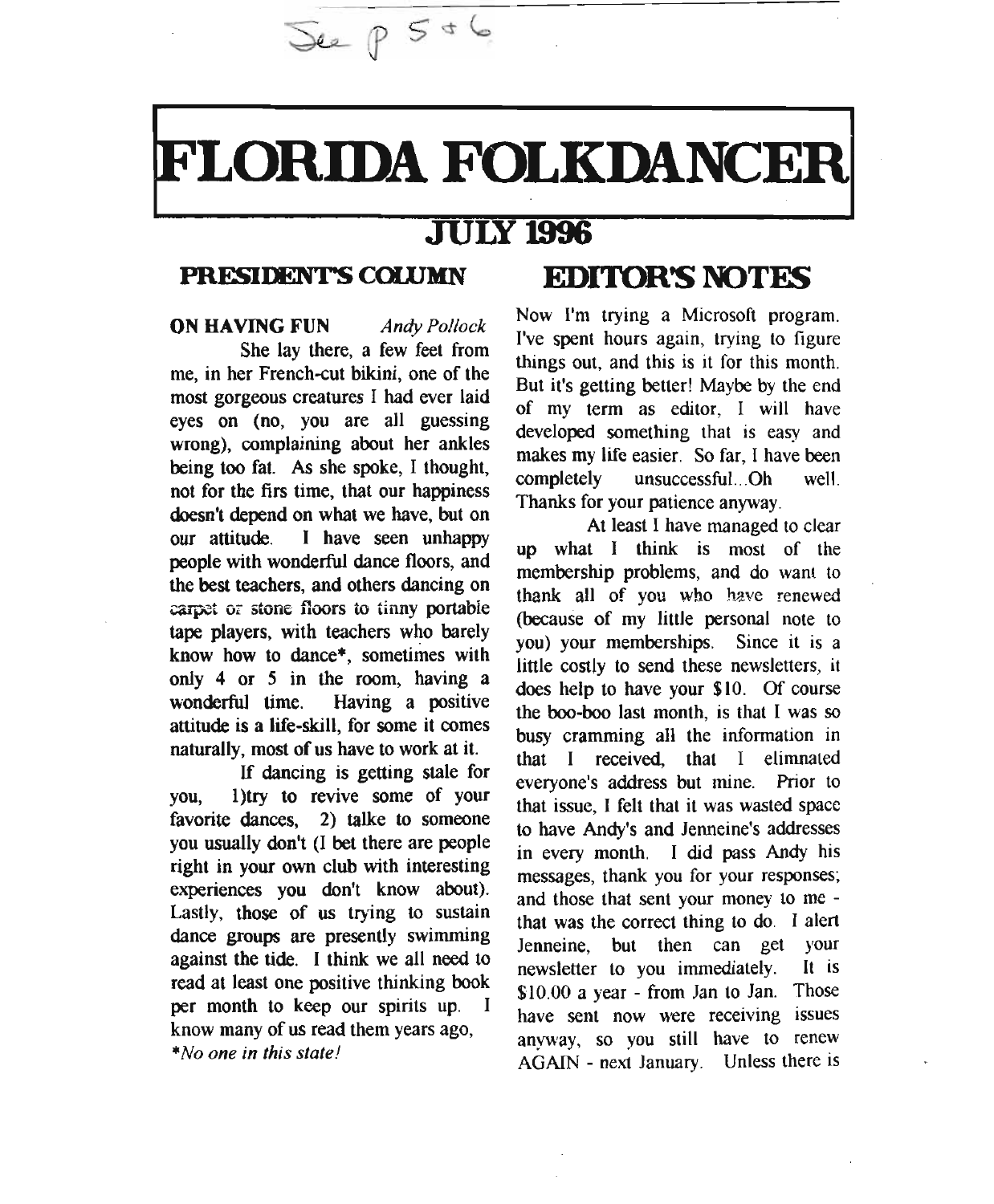

We're not dancing this summer, but to make up for it, we're having a special dance on July 20 from 1:30 to 5:00, \$5.00 (to cover costs of renting the place - however, wonderful dance studio with wood floors.) Bring SOFT SOLED SHOES (non marking). Everyone is invited! - Plan on eating dinner together afterwards. Looking forward to seeing you all.



Note: Bearss is labelled Skipper on some city maps. studio is near corner of Bearss and 30th St. Studio phone if you arc lost: 813-975-9676



Mary Lea Bailey has moved back to Ohio, and teaches fd in Delaware. Sends lots of info on stuff happening there, including the Columbus Folk Dancers Newsletter from which I will at least steal a picture, a flyer from their February camp (the week after ours) and included a flyer on Oglebay Institute which runs both Memorial Day and Labor Day weekends. Labor Day teachers will be

Steve Kotansky and Stew Shaklette, I have flyers if yOu want copies of anything. Mary Lea continues her membership with us, nice to stay in touch.

Julius jumped the gun last month. Debbie has not gotten a group started in the Daytona Beadt area - location, time, scheduling. 2 kids - all add up to nothing for the moment. Let us know if anything develops Deb. In the meantime, apologies to you who called and were disappointed. 2 kids - boy, does time fly - she used to be sudt a cute teenager...

Miami area is printed elsewhere in this newsletter. Fall Filng. Deland, October 26. Ahmet is doing a Bulgaria, Turkey tour in August, call *617-625-4905.*

From Rusty Maynard (comes to our camp) in N.C.: 11th Annual Mountain Playshop will be August 16, 17, 18, teachers Meg Mabbs and Steve Salemson, back to basics of Balkan music and mythm. I have flyers, or call Rusty 704-298-4828. Cool weather!

FolkMoot is July 18·28. Call 704-452-2997 for schedule etc.

Dany Bemhalom will be in Cleveland, OA at Camp Coleman Labor Day weekend, call Ruthy Siann, 864- 654·3511, Email kibbutZ@c1emson.campus.mci.net, fax:864·  $656-0690$ . There are plans in the workings for him to come to FL also.

TOURS- Slovakia, July 4-19, call 703-527-8998. Greece July 20·Aug 3, call 210-530-0694.

CAMPS. Stockton Camp-July 28-Aug 3, call 916-488-7637, Kentucky Dance Institute, July 28-Aug 4, call 502·422-2421, Contra Week Camp, Aug 3-9, call 515- 621-6273. Montreal Camp. 514-481-3867. New Mexico Camp, 505·275·1944.

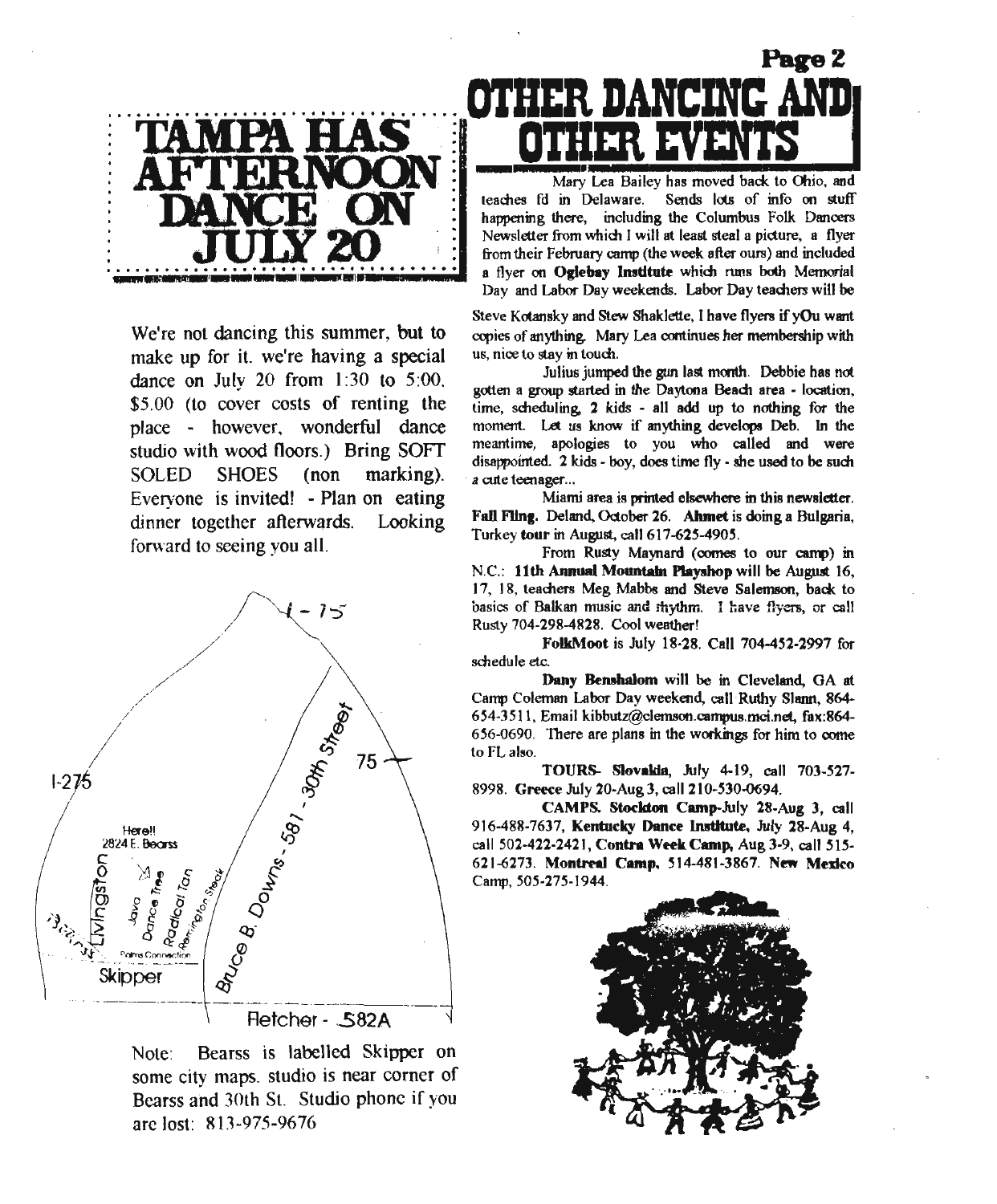# ORLANDO INTERNATIONAL FOLK DANCE CLUB CELEBRATES ITS 25th ANNIVERSARY

## WHEN: AUGUST 24, 1996 2:00-10:00 pm

# WHERE: WHIRL & TWIRL SOUARE DANCE CLUB 6949 Venture Circle, Orlando

# WHAT TO BRING: DISH FOR POT LUCK DINNER

## \$3.00 ADMISSION FOR HALL RENT

The air-conditioned hall has a gorgeous, cushioned wood floor. David Digby, founder of OIFDC will be our special guest. Accommodations will be availabe in dancer's homes on a first-come, first-serve basis.

For further information, contact Bobby Qulbodeaux at 407-275-6247 9859 Berry Dease Road, Orlando, FL 32825



1-4 To Hwy. 50 East, Left on 436 (N. Semoran), rt. on Hanging Moss, rt. on Venture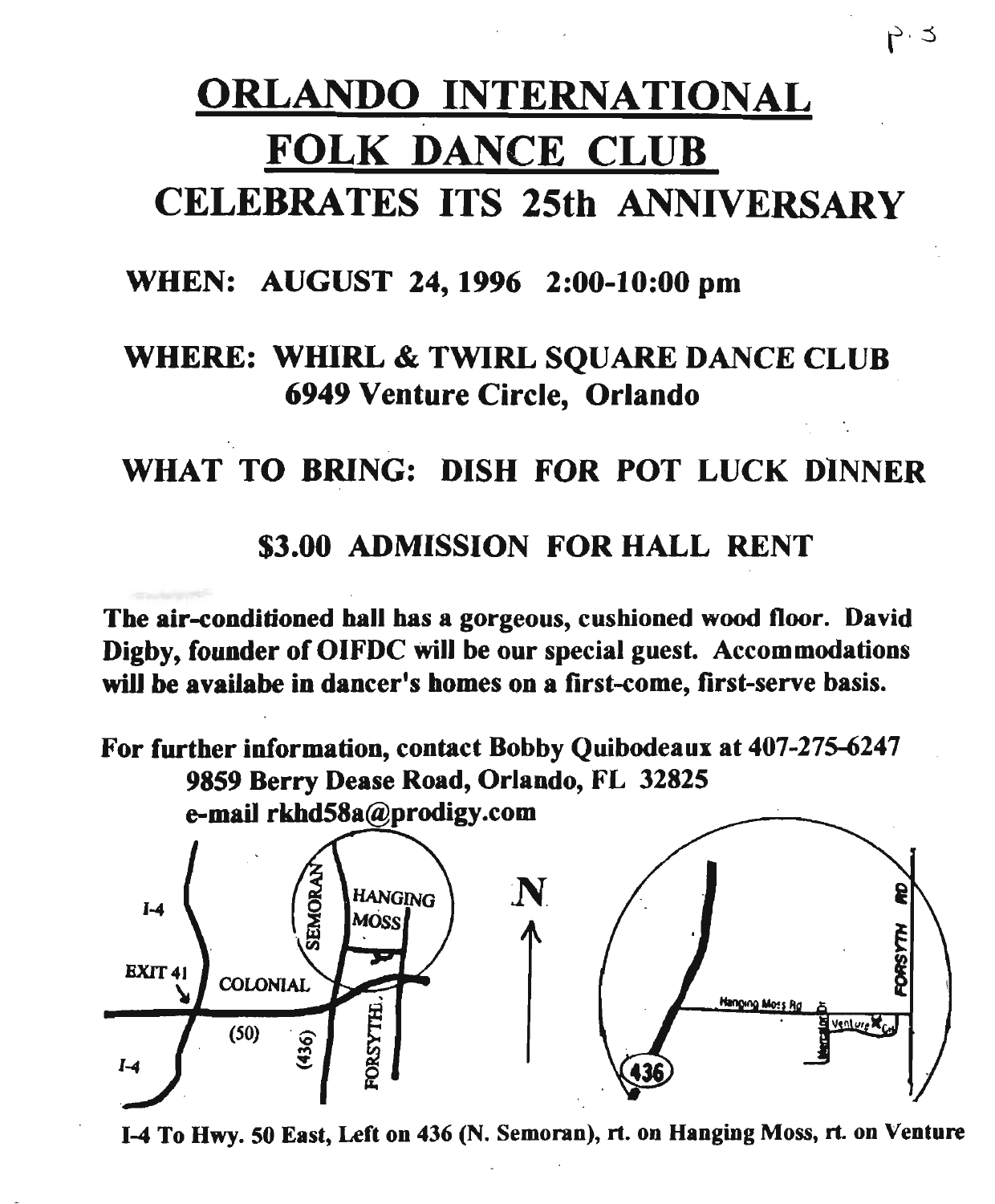Page 4

# *Don't miss the fun!*

Join the growing community of

*Israeli* Dancers all over South Florida.

Meet nice people and enjoy an exciting atmosphere of song and dance.

#### *HERE IS WHERE AND WHEN YOU CAN DANCE:*

| <b>SUNDAY</b><br><b>SUNDAY</b><br><b>SUNDAY</b><br><b>SUNDAY</b><br><b>MONDAY</b> | <b>Peggy Byer</b><br>305-891-1819<br>Dance until<br>11:30 p.m.<br>Nissim Ben-Ami<br>305-370-4739 | <b>Michael Ann Russell</b><br><b>JCC Gymnasium</b><br>18900 N.E. 25th Ave.<br>North Miami Beach, FL<br>305-932-4200<br>Adolph & Rose Levis JCC<br>9801 Donna Klein Blvd.<br><b>Boca Raton, FL</b><br>407-852-3200 | Instruction:<br>7:30-8:00 PM Beginners<br>8:00-8:30 PM Intermediate<br>8:30-11:30 PM Dancing<br>\$3. members<br>\$4. non-members<br>7:30-8:30 PM Beginners<br>8:30-11:00 PM Intermediate<br>\$5. Non-members<br>\$3. members |
|-----------------------------------------------------------------------------------|--------------------------------------------------------------------------------------------------|-------------------------------------------------------------------------------------------------------------------------------------------------------------------------------------------------------------------|------------------------------------------------------------------------------------------------------------------------------------------------------------------------------------------------------------------------------|
| <b>TUESDAY</b>                                                                    | <b>Nissim Ben-Ami</b><br>305-370-4739                                                            | Soref JCC Pearlman<br>6501 West Sunrise Blvd.<br>Fort Lauderdale, FL                                                                                                                                              | 7:30-8:30 PM Beginners<br>8:30-11:30 PM Intermediate<br>\$5. non-members<br>\$4. members                                                                                                                                     |
| <b>WEDNESDAY</b>                                                                  | Connie<br>Goldstein<br>305-652-9738                                                              | <b>McDonald Center</b><br>Corner 171st & 19th Ave<br>North Miami Beach                                                                                                                                            | 7:30-8:00 PM Beginners<br>Instruction<br>8:00-10:45 PM Dancing<br>\$3. Everyone                                                                                                                                              |
| <b>THURSDAY</b>                                                                   | <b>Sarah Medina</b><br>305-931-5951                                                              | Dave & Mary Alper JCC<br>11155 S.W. 112 Ave. Mlami, FL<br>305-271-9000 x265                                                                                                                                       | 7:30-8:00 PM Beginners<br>8:00-10:00 PM All Levels<br>\$5. non-members<br>\$4. members                                                                                                                                       |
| <b>THURSDAY</b>                                                                   | <b>Silvio Berlfein</b><br>305-932-9288<br>Ages: 18-35                                            | Michael Ann Russell JCC<br><b>Katz Auditorium</b><br>305-932-4200                                                                                                                                                 | 7:30-8:30 PM Beginners<br>\$4. everyone                                                                                                                                                                                      |
| <b>THURSDAY</b>                                                                   | Nissim Ben-Ami<br>305-370-4739                                                                   | <b>David Posnack JCC</b><br>5850 S. Pine Island Rd.<br>Davie, FL                                                                                                                                                  | 7:30-8:30 PM Beginners<br>8:30-11:00 PM Intermediate<br>\$5. non-members<br>\$4. members                                                                                                                                     |
| FRIDAY                                                                            | Yusi Yanich<br>305-685-1783                                                                      | <b>Senior Center</b><br>610 Espanola Way<br><b>Miami Beach</b>                                                                                                                                                    | $1:30 - 2:30$ PM<br><b>Free</b>                                                                                                                                                                                              |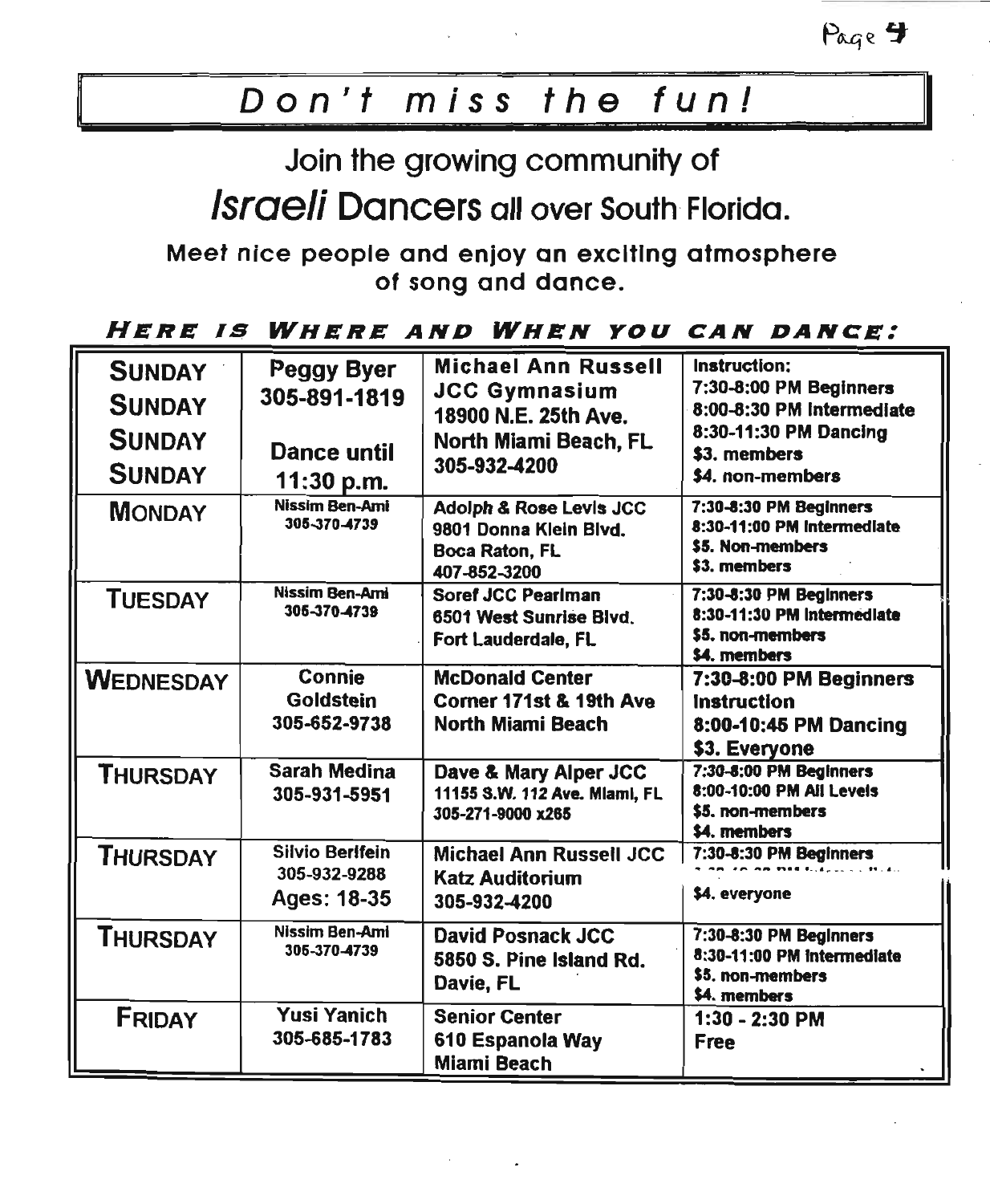#### **SARASOTA GRAPEVINERS**

#### by*Ann Paige*

We had our first bash in our new place and it was a great success. We thanked Ann Kessler and Fred Miller and wished them a great summer. However, they won't be having a summer siesta but rather a summer fiesta. since they'll be doing lots of dancing up north. Tampa was well represented at the party by Terry, Andi, and Ursula. The Millett's friends, Shirley and Robert King from Wichita, KS also joined us. Marie and John had danced with them in Wichita for about 6 yrs. Shirley now teaches Israeli dancing there. Ann Kessler, who wore a lovely Bulgarian costume, shared a Bulgarian custom with us. At the break, before we approached the table laden with goodies, Ann served each of us pieces of bread which we dipped in spices. I must mention that Cynthia Young's homemade stuffed grape leaves were a big hit. andi and Terry joined us again the following week. Every time I see Ike Steinberg, who has taught us many favorites, he says "Wasn't it wonderful having Terry and Andi dancing with us". Yes, Ike, and lucky for us, they'll be joining us often for their weekly "fix" since their group is not meeting this summer. Natalie, his wife, chimed in, "They add measurably to the festivities of the night with their experience and graceful dancing." *{Thanks. Ann! We love dancing with your group!]*

FFDC balance before 1996 Camp

\$4,803.74

Page 5

#### Camp Income

\$10,774

| 8,331    |
|----------|
| 700      |
| 315      |
| 330      |
| 510      |
| 174      |
| 414      |
|          |
| 9,575    |
| $-5,782$ |
| 648      |
| 1,028    |
| 290      |
| 429      |
| 108      |
| 60       |
| 675      |
| 171      |
| 384      |
| 269      |
|          |

Personal donations (Camp Profit \$1,199)

Camp Auction

#### Current balance \$6,271.74

144 13

*{Keep in mind this is only camp expenses. throughout the year there* wi *1/ be costs of the newsletter - printing and postage.*

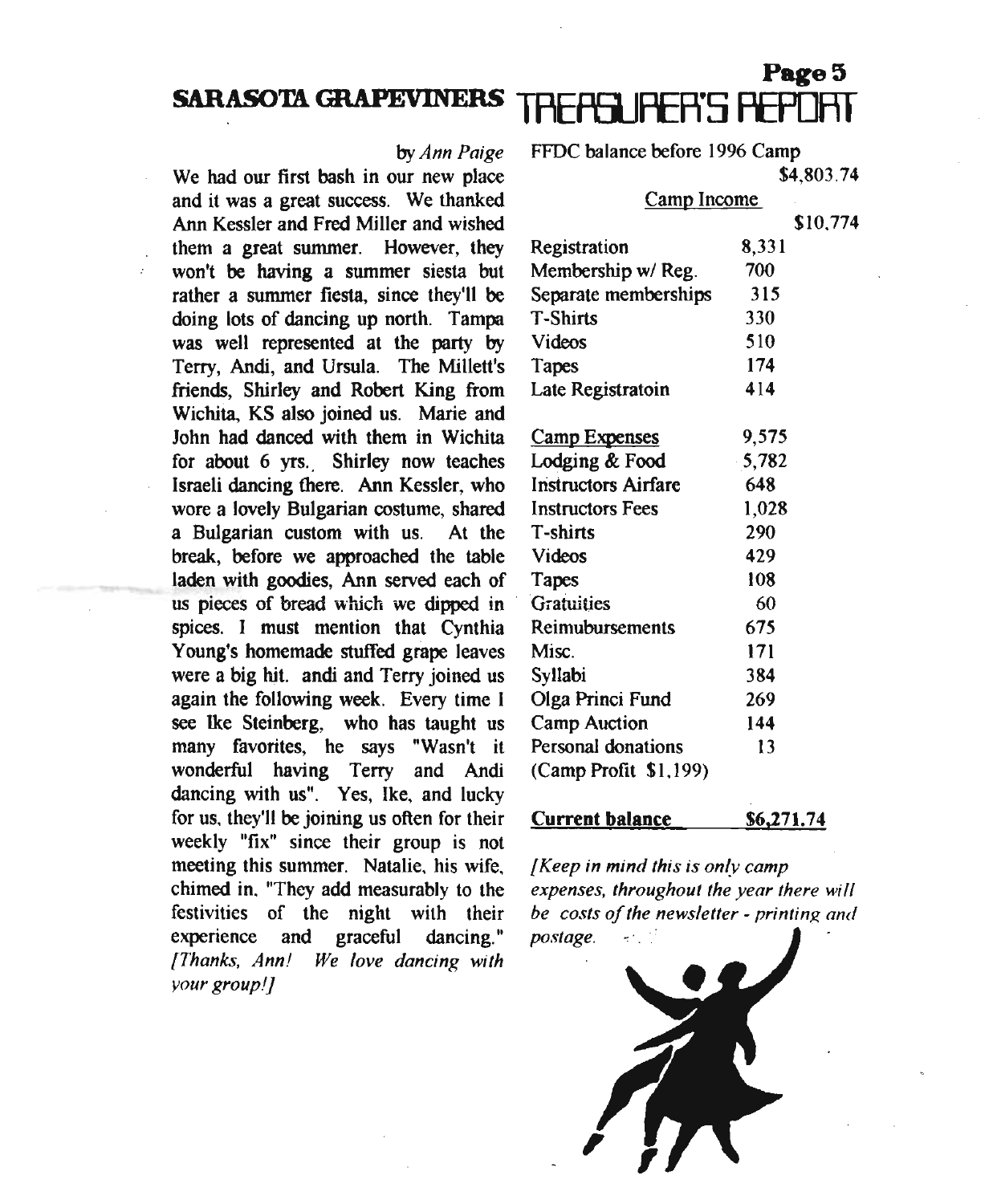# **The Scots at White Springs 1996**

Arrren't it interresting how things (don't) come together nowadays? I can't tell you how many times the Sarasota Soottish Country Dancers thought they had a performing group together only to have members dissolve therefrom to vacations, weddings in England, graduations in New York, etc. At me time. less than a week prior to The Event, Cubby, Jeannie, Circe and I constituted the entire dancing forum, so you can imagine what hopps our minds leaped through to build two main-stage performances from such an imbalance. In addition, though a beautiful dancer, Circe is new to the Scottish idiom, so we couldn't throw anything too complicated at her - and certainly not at her first EVENT!

We found ourselves scheduled for Saturday noonish and prime time Sunday at 8:00 pm - a bit spread out in time. We were also unaccustomed to dancing with live music and were paired up with two bands (Friends of Reilly and Wind That Shakes The Barley) who only plaed "our stuff" once a year: Two chords for a bow? (Yes, and not the same one, please); phrase 32 bars 4 times in addition to 8 bar prases?! What's a strathspey? - Lots of potential for disaster there. Eventually we only showed the strathspey Sun day because F. of R. were unfamiliar with that musical form.

. Bob and Jack. decided to come only for the Saturday performance, finding the time spread incompatible with their inclinations. So I called Ernie asking for help on Sunday, so we'd have at least three couples. Foot dragging. Only 5 days to performance, Ernie! Commit! He finally agreed. Then Marie decided not to come because John's health was going through an iffy stage. I called Ernie again: bring a woman dancer. Would try to find someone. Jeannie was also calling around for more troops. Then Jack. and Bob decided what the heck! Why not go for the full experience! Ernie, would you reconsider and oome for BOTH shows? Beg. plead, outright nag. Reluctant, but ...his sense of Scottish proportion woo through and yes, he'd be there for both perfonnances. Yeah!

appearance only 30 hours away, we t last had the full complement of 4 dancing men and 4 nimble

Meanwhile, Cubby and Jeannie were running through the dance books to find 20 minutes of dance for I 112 couples. Then 2 couples. Then 3. Back. to 2. They finally decided to think of something - anytning - else until we were all trogether, Needless to say there were no rehersals until 10 minutes

say there were no rehearsals until 10 minutes prior to perfonnance on the roadway behind the stage when half of us were still lacing up our gillies. Saturday: Crossing the Minch (a reel of Cubby's devising), Flowers of Edinburgh and Wild Geese. Sunday: Mincn, Edinburg. and Sean Trubbhis Whillikens (Strathspry). After a few bobbled notes we belatedly realized were supposed to be for our bows - and a fresh start - we found ourseves forced to fancy higll-stepping footwork to avoid tripping on the brick. stage. Jack. overcame Circe's reludance to be first couple by ignoring her pleas to retreat to the bottom of the set. The answer to my question to Bob during Flowers of Edinburgh, "What did you do to get on the wroog side of the set?" came to me several phrases later: I was on the wrong side of the set; he cleverly got out of my way. Ah, well! Such is perfection,

Actually, both performances went VERY well - far better than one would dare expect from our last minute, ragged assembling. Later, out of costume, several of us were approached by enthusiastic audience members who had never seen Scottish Country Dance before. They were literally enthralled; the dances struck such a different note from other events, they were other-worldly, gay, delightful, and even spiritual. They especially liked the strathspey, which was so courtly, graceful and flowing. They felt transported to another time and place and were disappointed our oontriubtion was so short.

Someday, 0 Dream! wouldn't it be GREAT to dance six or seven full dance, (not our abbreviated versions) to a piper or two! The patterns can be seen well from the sloping lawn and a hint of their infmite variety oould be shared with an eager audience. Meanwhile, all were glad they had made the effort to come and "do" the entire event. DA Tyler



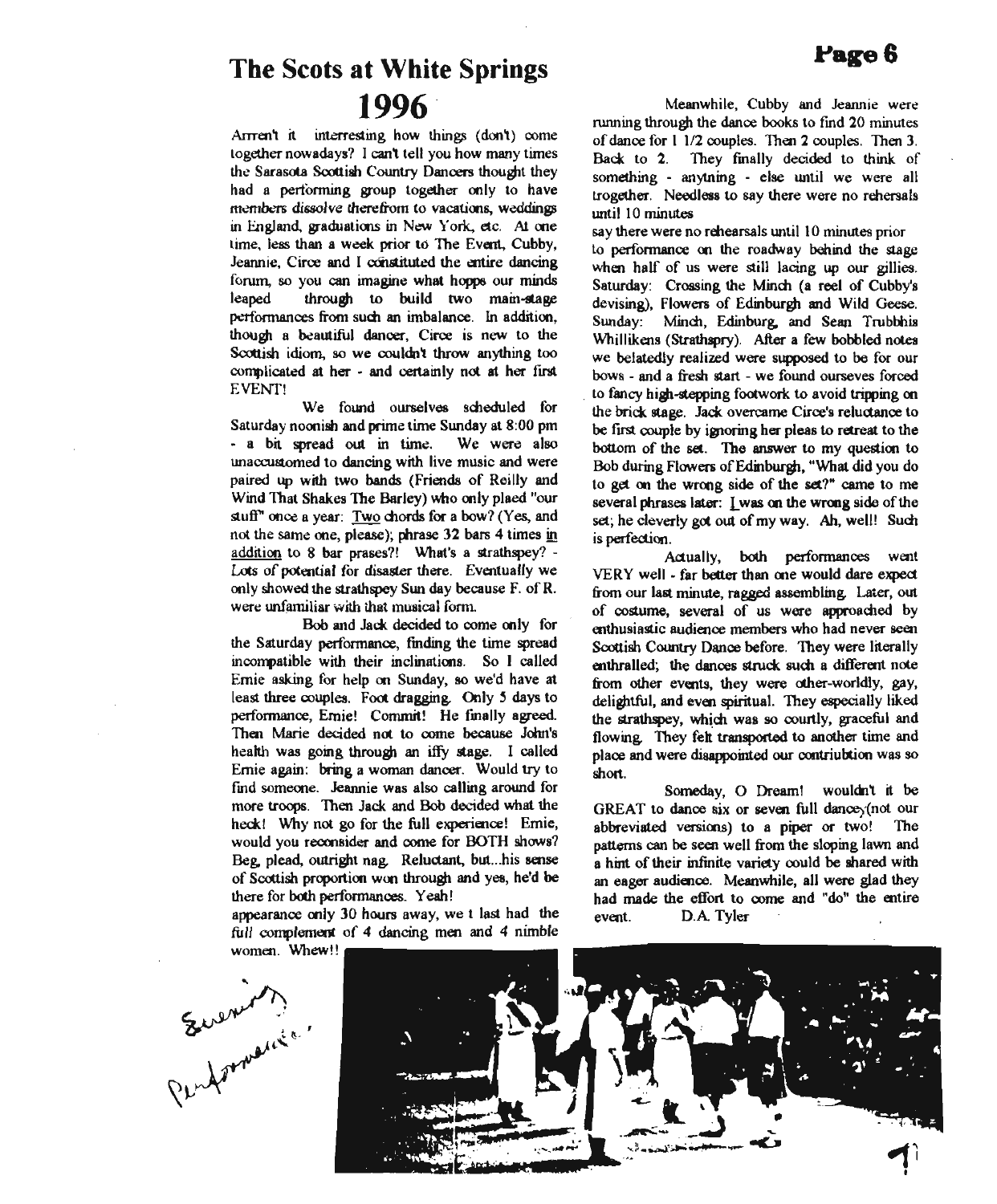# **DANCING IN ISRAEL**

#### by Jack Glasner

We took a 40 day trip to Israel and as folk dancers, we explored the Israeli folk dance scene. Here are my impressions of the session we attended.

Israeli Folk dancing is in, international dancing is out. Matter of fact, until 3 years ago, there were a number of leaders teaching intemationl, but that is passe. Now the name of the game is Israeli. 98% of the Israeli dances were unknown to me and not easy to follow. During a dance session, an Intemational dance may creep in, but that is rare. At one, the DJ played F1oricica, 3 people danced, (I was #3) nobldy held hands, we just danced next to each other with a respectful distance between us.

We found ISO to 200 dancers on Saturday from noon to 3:30 on the promenade below the Ramada Hotel on the Tel Aviv beach, The sun is at it's highest, the floor concrete, the beat fast and furious. The DJ is the same lady I met there 3 years ago, impersonal, not overly friendly and not overpolite. the music fades out abruptly, and swings into another dance. The DJ sings along when the mood grabs her ...dancers do not hold hands. This is true in all the places I have been (Univ. of Beer Sheba, Ramat Aviv, Bikkurei Haiitim, etc.) There is no camaraderie between dancers. Dancing is a "free fall". <sup>I</sup> came. I danced. I left, and you go back to your own isolation.

There is an inner circle of the 'show offs". Their interpretation of folk dancing is expressed by vigorous jumping. exaggerated kicking, amd speed/ The dance is transformed into an aerobic exercise with extraneous movements and has nothing to do with the dance per se. They do 3 types of dances: Line, kolo, couple. The line dances are all exaggerated with high kicking. The Kolos are danced in a quasi circle, but no one holds hands. Most of the dances are fast with a lot of turning. The emphasis is on fast debka beats. Slow sensuous circle dances are graceful figures and sophisticated transfers from one figure to another. (There is no

teaching on the beach. ) The teachers I watched teaching, were de facto showing the dance instead of teaching. this is true in all the places I have been.

Some of the Kibbutzim (settlements) hold dance sessions; however, getting information from them as to where, when, and what is an exercise in futility and may not be aocurate. Israel chums out an abundance of new dances, there is a lot of turning and changing of direction. The music is exciting and contagious.

Dancing parphanalia, as well as discs can be purchased at a store in Tel Aviv. They have a large assortment of music and equipment. The owner of this store is not very aocomodating. Discs are NS 90 (aprox. \$28). The music comes through clear and sharp, however some dances fade out too abruptly. There also is a dance newsletter giving where and when information. Summa sumarium. A disappointing experience in dancing.

[EdItor's note: How sod. Is there anyone who would like to countemct thIs ortIc!3?)

### President's Column (con't) \*\*\*\*\*\*\*\*\*\*

**••••••••••••••••••••••••••••••••••••**

and they didn't make us rich and famous (I guess you have to re-read them every day and toke oction based on your plan each day), but It couldn't hurt to reread them. A few to get you started: The Power of Positive Thinking, *How to flaw ConIfdence and POUN1r In Oeallng wIth* PecpIe, *thInk and Grow Rich, NothIng* Down, Psycho-Plctograpy. Now, who's ready to call Tony RobbIns and go on The*FlfflwolkP* Til next month - Be Happyl **Andy** 

#### **Editor's Notes (con't)**

we decided to try something else. This is certainly the easiest. If you have changes in your name stuff or additions (Tm missing lots of phone numbers), send them to me and 111 add to next issue.

*r.".,*

,\1~)(t ' I'<)')4 <L e -fY1 Q: ) . CLJJ>- e s ~ R..5 - *Ssz/l'\ J) ,.r-:* addresses. Sene,